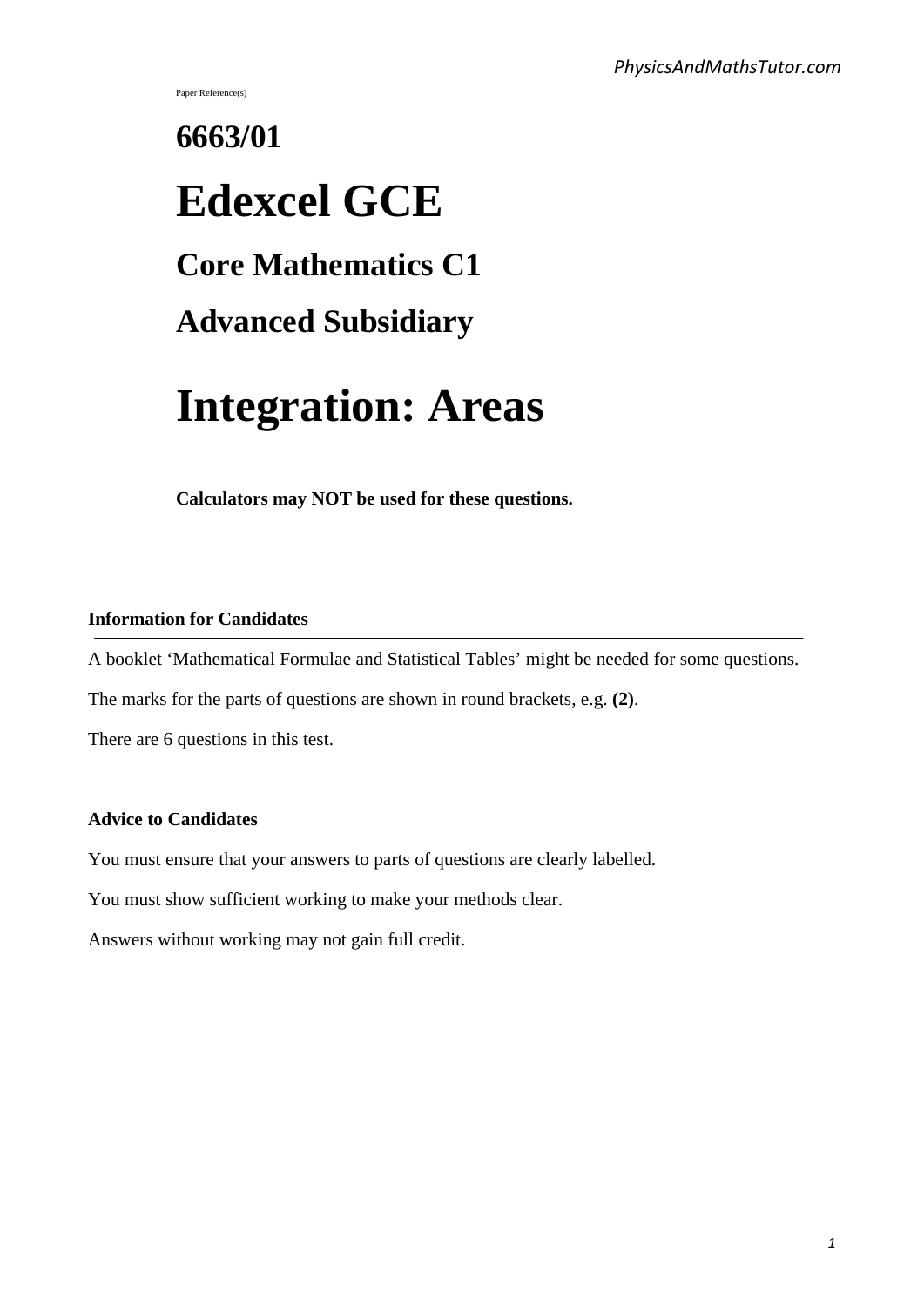**1.**



The figure above shows part of the curve *C* with equation

$$
y=3x^{\frac{1}{2}}-x^{\frac{3}{2}}, x\geq 0.
$$

The point *A* on *C* is a stationary point and *C* cuts the *x*-axis at the point *B*.

- (a) Show that the *x*-coordinate of *B* is 3.
- (b) Find the coordinates of *A*.
- (c) Find the exact area of the finite region enclosed by *C* and the *x*-axis, shown shaded in the figure above.

\_\_\_\_\_\_\_\_\_\_\_\_\_\_\_\_\_\_\_\_\_\_\_\_\_\_\_\_\_\_\_\_\_\_\_\_\_\_\_\_\_\_\_\_\_\_\_\_\_\_\_\_\_\_\_\_\_\_\_\_\_\_\_\_\_\_\_\_\_\_\_\_\_\_\_

**(5) (Total 11 marks)** 

**(1)** 

**(5)**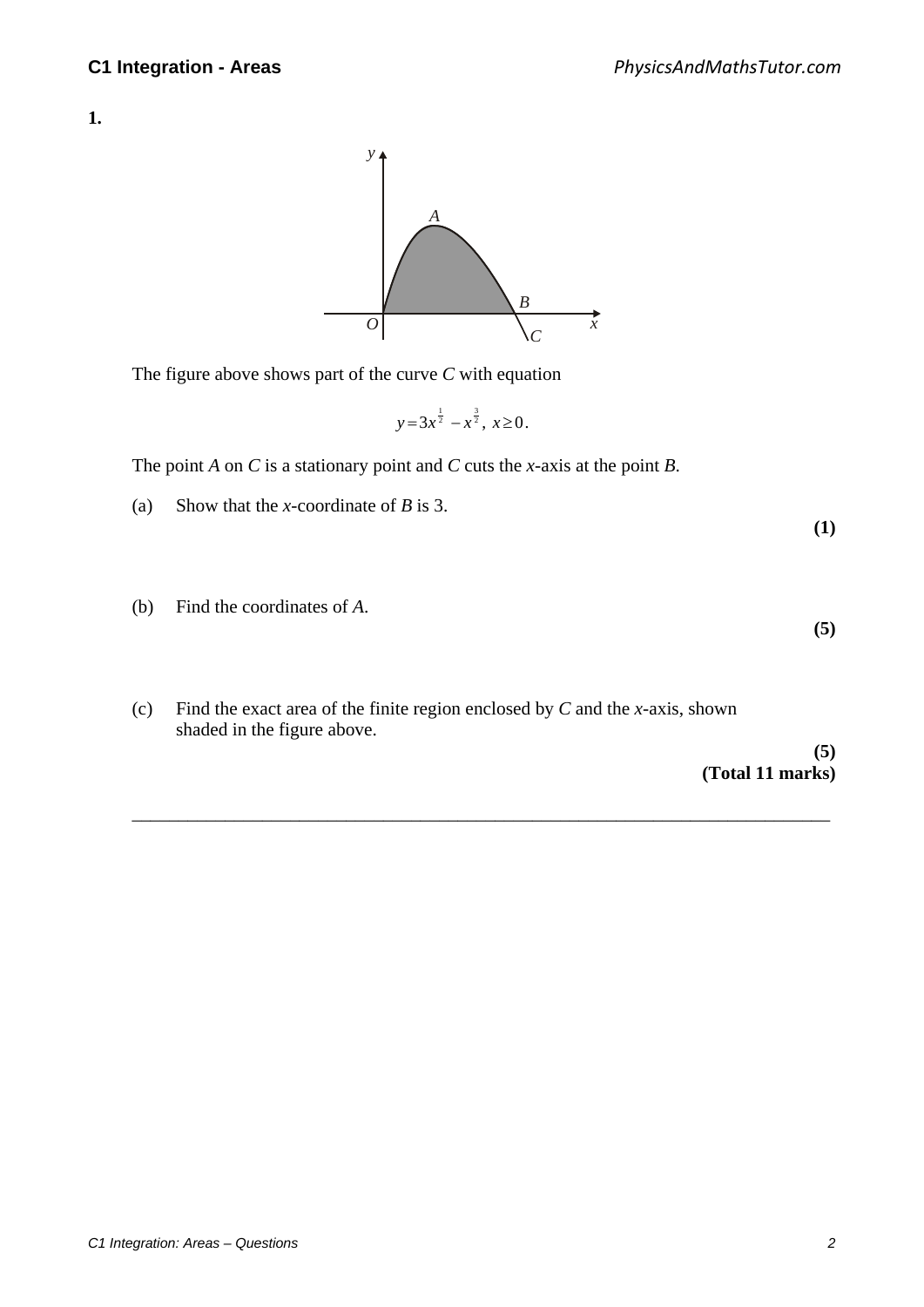## **2.**



The diagram above shows part of the curve *C* with equation  $y = x^2 - 6x + 18$ . The curve meets the *y*-axis at the point *A* and has a minimum at the point *P*.

(a) Express 
$$
x^2 - 6x + 18
$$
 in the form  $(x - a)^2 + b$ , where *a* and *b* are integers.

**(3)** 

**(2)** 

**(4)** 

**(1)** 

- (b) Find the coordinates of *P*.
- (c) Find an equation of the tangent to *C* at *A*.

The tangent to *C* at *A* meets the *x*-axis at the point *Q*.

(d) Verify that *PQ* is parallel to the *y*-axis.

The shaded region *R* in the diagram is enclosed by *C*, the tangent at *A* and the line *PQ*.

\_\_\_\_\_\_\_\_\_\_\_\_\_\_\_\_\_\_\_\_\_\_\_\_\_\_\_\_\_\_\_\_\_\_\_\_\_\_\_\_\_\_\_\_\_\_\_\_\_\_\_\_\_\_\_\_\_\_\_\_\_\_\_\_\_\_\_\_\_\_\_\_\_\_\_

(e) Use calculus to find the area of *R*.

## **(5) (Total 15 marks)**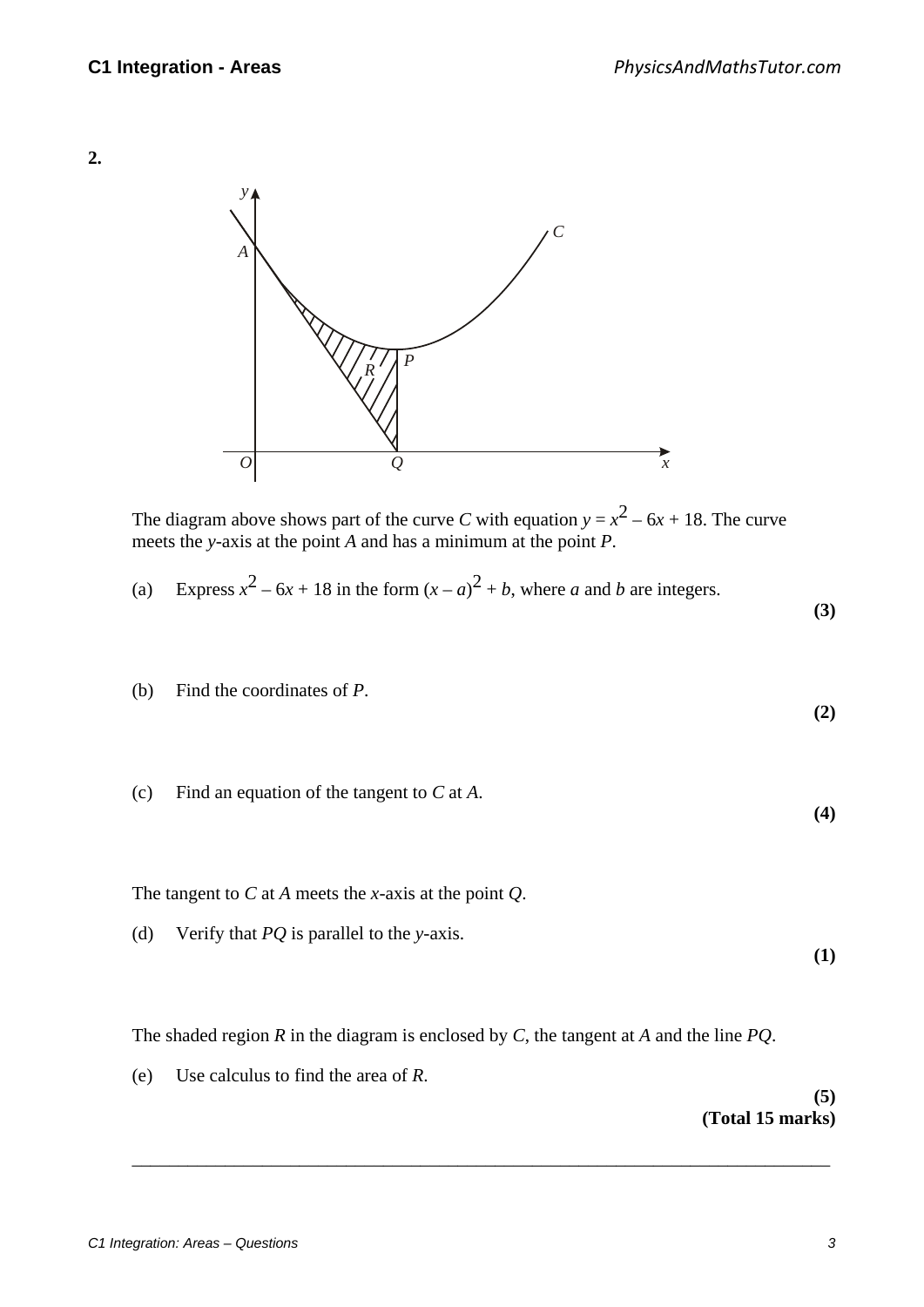



The curve *C*, with equation  $y = x(4 - x)$ , intersects the *x*-axis at the origin *O* and at the point *A*, as shown in the diagram above. At the point *P* on *C* the gradient of the tangent is  $-2$ .

\_\_\_\_\_\_\_\_\_\_\_\_\_\_\_\_\_\_\_\_\_\_\_\_\_\_\_\_\_\_\_\_\_\_\_\_\_\_\_\_\_\_\_\_\_\_\_\_\_\_\_\_\_\_\_\_\_\_\_\_\_\_\_\_\_\_\_\_\_\_\_\_\_\_\_

(a) Find the coordinates of *P*.

The region *R*, enclosed between *C* and *OA*, is shown shaded.

(b) Find the exact area of *R*.

**(5) (Total 9 marks)** 

**(4)**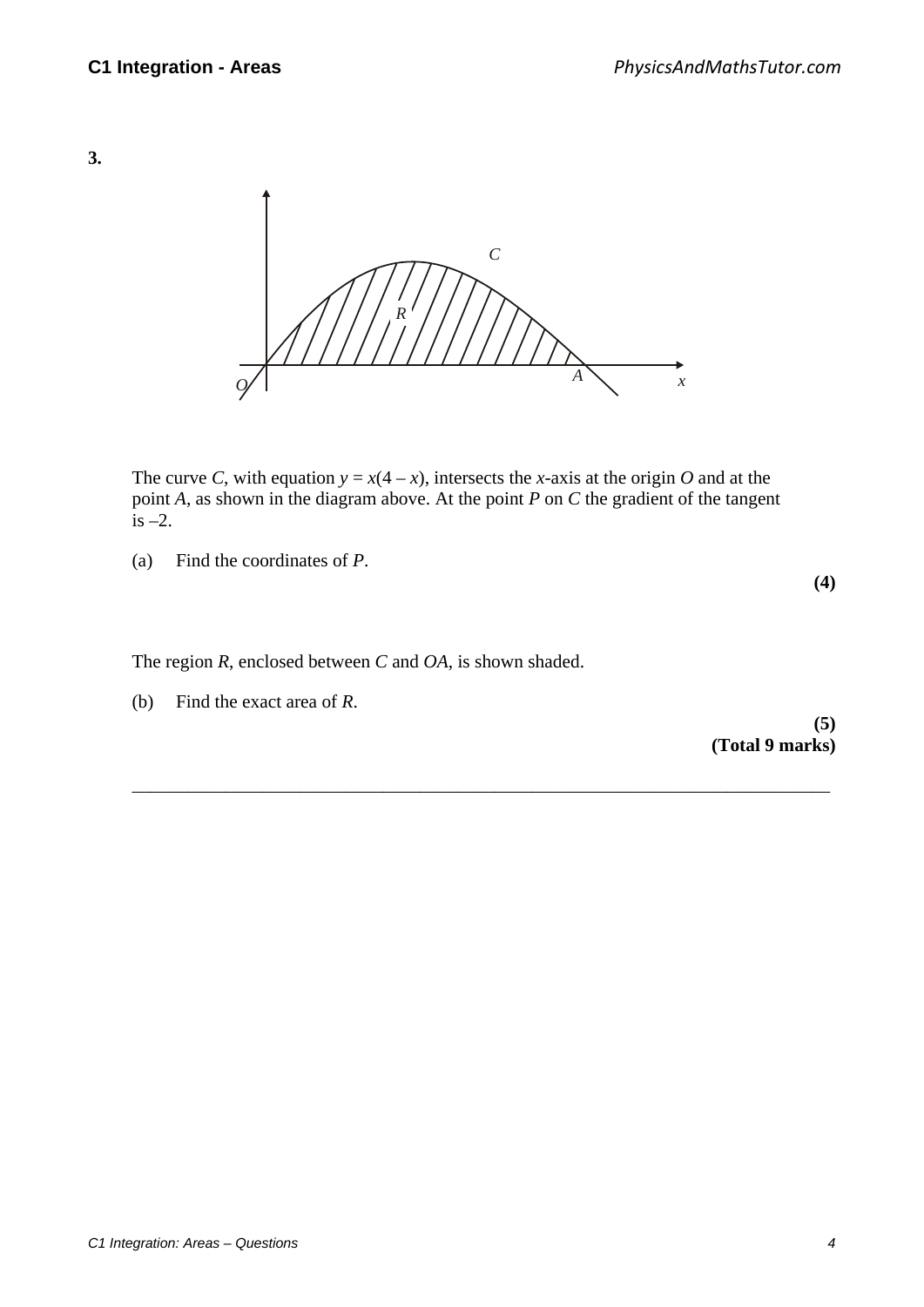



The diagram above shows the line with equation  $y = 9 - x$  and the curve with equation  $y = x^2 - 2x + 3$ . The line and the curve intersect at the points *A* and *B*, and *O* is the origin.

\_\_\_\_\_\_\_\_\_\_\_\_\_\_\_\_\_\_\_\_\_\_\_\_\_\_\_\_\_\_\_\_\_\_\_\_\_\_\_\_\_\_\_\_\_\_\_\_\_\_\_\_\_\_\_\_\_\_\_\_\_\_\_\_\_\_\_\_\_\_\_\_\_\_\_

(a) Calculate the coordinates of *A* and the coordinates of *B*.

The shaded region *R* is bounded by the line and the curve.

(b) Calculate the area of *R*.

**(7) (Total 12 marks)** 

**(5)**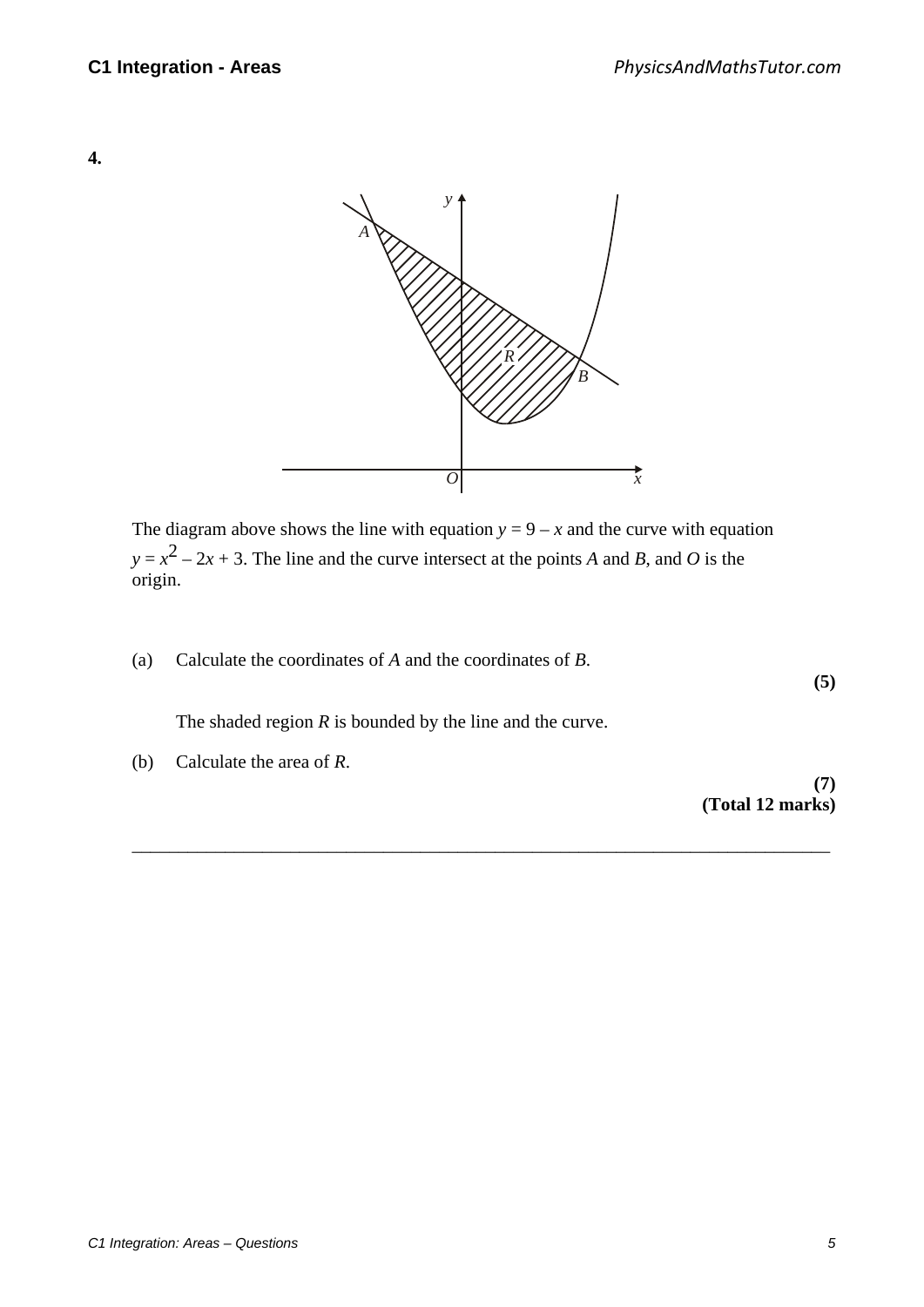



The curve *C*, shown in the diagram above, represents the graph of

$$
y = \frac{x^2}{25}, \quad x \ge 0.
$$

The points *A* and *B* on the curve *C* have *x*-coordinates 5 and 10 respectively.

- (a) Write down the *y*-coordinates of *A* and *B*.
- (b) Find an equation of the tangent to *C* at *A*.

 The finite region *R* is enclosed by *C*, the *y*-axis and the lines through *A* and *B* parallel to the *x-*axis.

(c) For points  $(x, y)$  on *C*, express *x* in terms of *y*. (d) Use integration to find the area of *R*.

\_\_\_\_\_\_\_\_\_\_\_\_\_\_\_\_\_\_\_\_\_\_\_\_\_\_\_\_\_\_\_\_\_\_\_\_\_\_\_\_\_\_\_\_\_\_\_\_\_\_\_\_\_\_\_\_\_\_\_\_\_\_\_\_\_\_\_\_\_\_\_\_\_\_\_

**(5)** 

**(1)** 

**(4)** 

**(2)** 

# **(Total 12 marks)**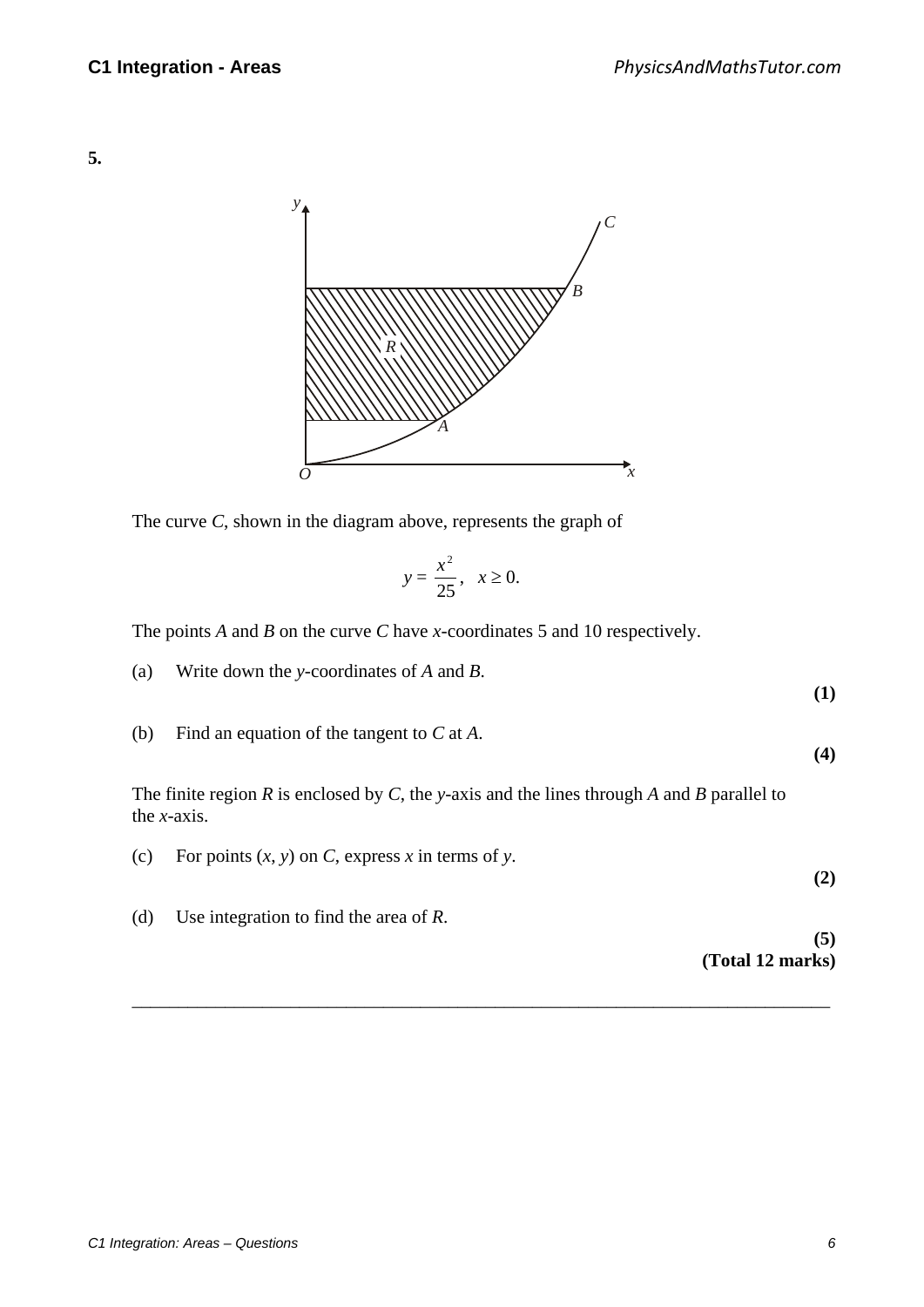**6.**



The curve *C*, shown above, has equation  $y = 3x - x^2$ . It passes through the origin *O* and the point *B* on the *x*-axis.

(a) Find, in the form  $ax + by + c = 0$ , an equation of the normal to *C* at the point *A*(1, 2).

(b) Show that this normal passes through the point *B*. **(2)** 

\_\_\_\_\_\_\_\_\_\_\_\_\_\_\_\_\_\_\_\_\_\_\_\_\_\_\_\_\_\_\_\_\_\_\_\_\_\_\_\_\_\_\_\_\_\_\_\_\_\_\_\_\_\_\_\_\_\_\_\_\_\_\_\_\_\_\_\_\_\_\_\_\_\_\_

The shaded region *R* is bounded by the curve and the line *AB*.

(c) Find, by integration, the area of *R*.

**(7) (Total 14 marks)** 

**(5)**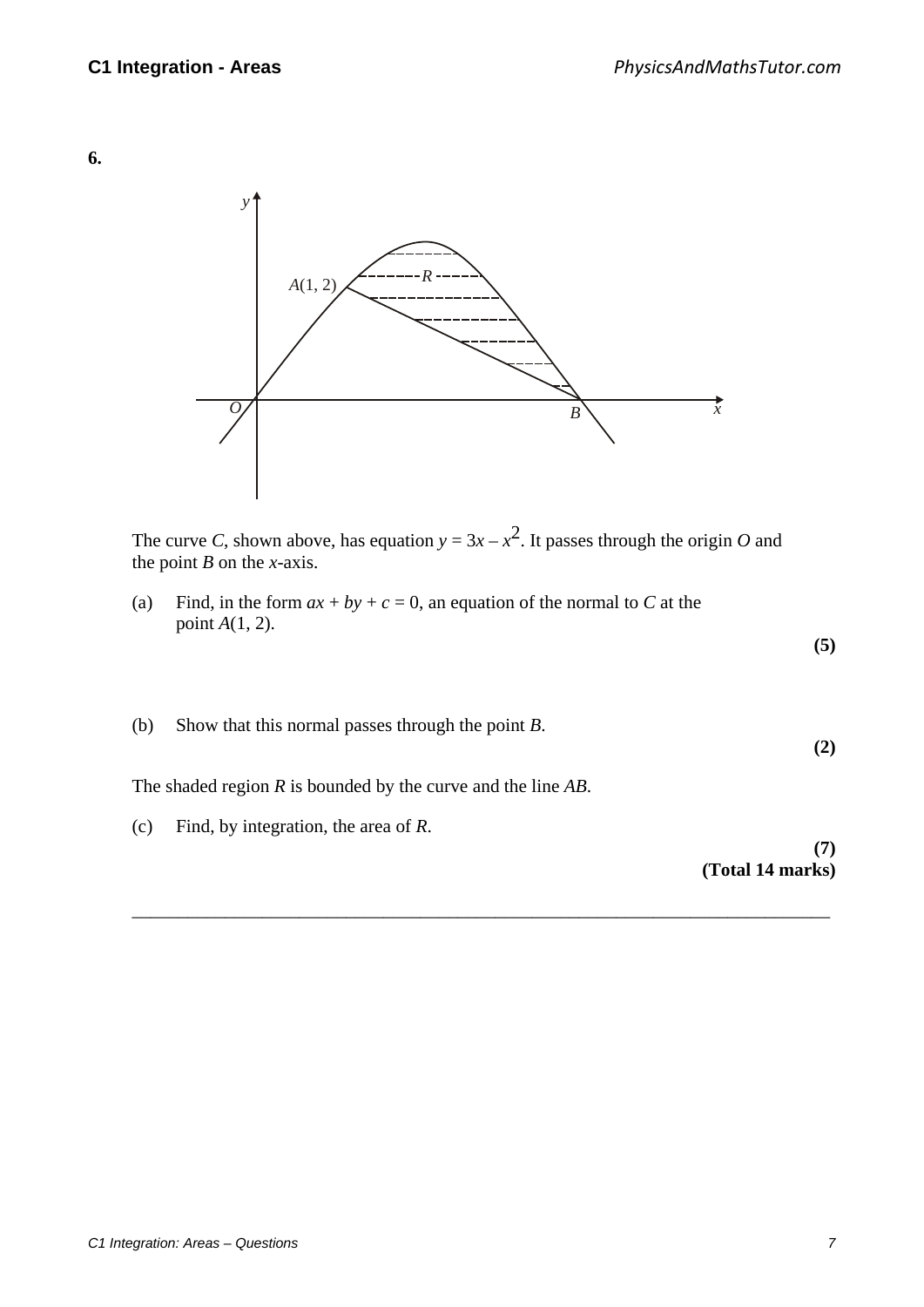#### *PhysicsAndMathsTutor.com*

### **C1 Integration - Areas**

|  | <b>1.</b> (a) $y=0$ $\implies x^{\frac{1}{2}}(3-x)=0$ $\implies x=3$ | $B1 \qquad 1$ |  |
|--|----------------------------------------------------------------------|---------------|--|
|  | or $3\sqrt{3} - 3^{\frac{3}{2}} = 3\sqrt{3} - 3\sqrt{3} = 0$         |               |  |

(b)  $\frac{dy}{dx} = \frac{3}{2}x^{-\frac{1}{2}} - \frac{3}{2}x^{\frac{1}{2}}$  $\frac{3}{2}x^{-\frac{1}{2}} - \frac{3}{2}$ d  $\frac{dy}{dx} = \frac{3}{2}x^{-\frac{1}{2}} - \frac{3}{2}x$  $x^n \mapsto x^{n-1}$  M1 A1  $rac{dy}{dx} = 0 \Rightarrow x^{\frac{1}{2}} = x^{-\frac{1}{2}}$  Use of *x y*  $\frac{dy}{dx} = 0$  M1  $\Rightarrow$  *x* = 1 A1 *A:* (1, 2) **A1** 5

(c) 
$$
\int \left(3x^{\frac{1}{2}} - x^{\frac{3}{2}}\right) dx = 2x^{\frac{3}{2}} - \frac{2}{5}x^{\frac{5}{2}}
$$
 M1  $x^n \mapsto x^{n+1}$  M1 A1+A1

Accept unsimplified expressions for As

Area = 
$$
[\dots]_0^3 = 2 \times 3\sqrt{3} - \frac{2}{5} \times 9\sqrt{3}
$$
 Use of correct limits  
Area is  $\frac{12}{5}\sqrt{3}$  (units<sup>2</sup>)  
A1 5

For final A1, terms must be collected together but accept exact equivalents, e.g.  $\frac{4}{5}$  $\sqrt{27}$ 

**[11]**

\n- 2. (a) 
$$
(x-3)^2
$$
, +9 is  $x$ .  $a = 3$  and  $b = 9$  may just be written down with no method shown.
\n- (b) P is (3, 9)
\n- (c)  $A = (0, 18)$   $\frac{dy}{dx} = 2x - 6$ , at  $A$   $m = -6$   $M1 \text{ A1}$   $B1$   $M1 \text{ A1}$   $B1$   $M1 \text{ A1}$   $B1$   $M1 \text{ A1}$   $B1$   $M1 \text{ A1}$   $B1$   $M1 \text{ A1}$   $B1$   $A1 \text{ A1}$   $B1$   $B1$   $A1 \text{ A1}$   $B1$   $A1 \text{ A1}$   $B1$   $A1 \text{ A1}$   $A1 \text{ A1}$   $A1 \text{ A1}$   $A1 \text{ A1}$   $A1 \text{ A1}$   $A1 \text{ A1}$   $A1 \text{ A1}$   $A1 \text{ A1}$   $A1 \text{ A1}$   $A1 \text{ A1}$   $A1 \text{ A1}$   $A1 \text{ A1}$   $A1 \text{ A1}$   $A1 \text{ A1}$   $A1 \text{ A1}$   $A1 \text{ A1}$   $A1 \text{ A1}$   $A1 \text{ A1}$   $A1 \text{ A1}$   $A1 \text{ A1}$   $A1 \text{ A1}$   $A1 \text{ A1}$

|  |  |  |  | (d) Showing that line meets x axis directly below P, i.e. at $x = 3$ . Alcso 1 |  |  |
|--|--|--|--|--------------------------------------------------------------------------------|--|--|
|--|--|--|--|--------------------------------------------------------------------------------|--|--|

(e)  $A = \int x^2 - 6x + 18x = \left[\frac{1}{3}x^3 - 3x^2 + 18x\right]$  M1 A1 Substituting  $x = 3$  to find area *A* under curve  $A$  [=36] M1 Area of *R* = *A* – area of triangle =  $A - \frac{1}{2} \times 183 = 9$  M1 A1 5 Alternative:  $\int x^2 - 6x + 18 - (18 - 6x) dx$  M1  $= \frac{1}{2} x^3$ <sup>3</sup> *x* M1 A1 ft Use  $x = 3$  to give answer 9 M1 A1

**[13]**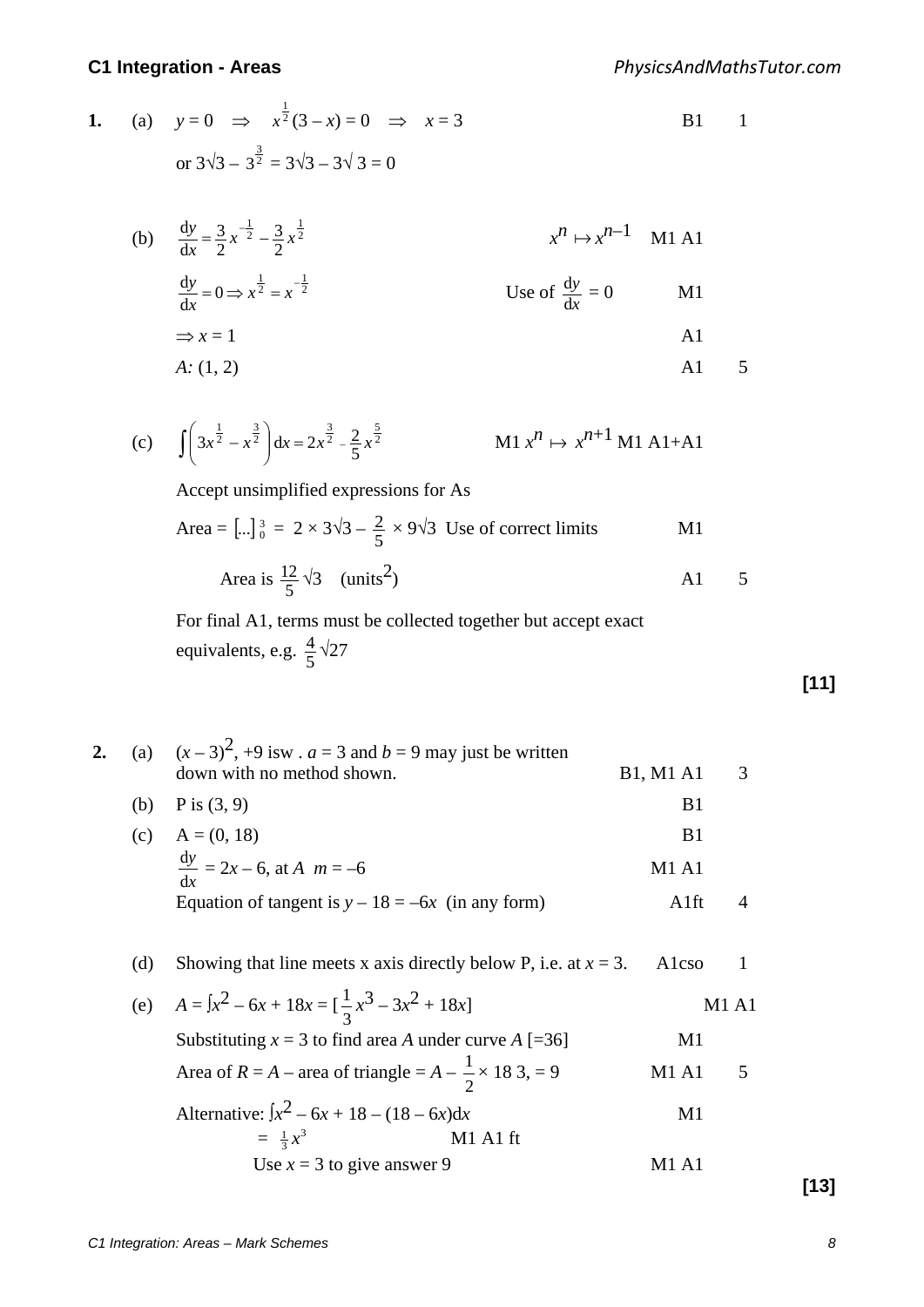$\rfloor$ 

 $\mathbf{0}$ 

*PhysicsAndMathsTutor.com*

3. (a) 
$$
y = 4x - x^2 \frac{dy}{dx} = 4 - 2x
$$
  
\n ${}^{3}4 - 2x^3 = -2, \quad x = ...$   
\n $x = 3, y = 3$   
\nM1 A1  
\nM1  
\nA1  
\nA1  
\nA1  
\nA1  
\nA1  
\nA2

(b) x-coordinate of A is 4  
\n
$$
\int (4x - x^2) dx = \left[ \frac{4x^2}{2} - \frac{x^3}{3} \right]
$$
\n
$$
\left[ \frac{4x^2}{2} - \frac{x^3}{3} \right]_0^4 = 32 - \frac{64}{3} = \frac{32}{3} \quad \left( = 10\frac{2}{3} \right) \text{ (or exact equivalent)} \quad \text{M1 A1} \quad 5
$$

J

**[9]**

4. (a) 
$$
x^2 - 2X + 3 = 9 - x
$$
  
\t $x^2 - x - 6 = 0$   $(x + 2)(x - 3) = 0$   $x = -2, 3$   
\t $y = 11, 6$   
\t $y = 11, 6$   
11 A1  
\t $x = -2, 3$   
\t $x = -2, 3$   
\t $x = -2, 3$   
\t $x = -2, 3$ 

(b) 
$$
\int (x^2 - 2x + 3) dx = \frac{x^3}{3} - x^2 + 3x
$$
 M1 A1

$$
\left[\frac{x^3}{3} - x^2 + 3x\right]_{-2}^{3} = (9 - 9 + 9) - \left(\frac{-8}{3} - 4 - 6\right) \qquad \left(= 21\frac{2}{3}\right) \qquad \text{M1 A1}
$$

$$
\text{Trapezium: } \frac{1}{2}(11+6) \times 5 \qquad \qquad \left(=42\frac{1}{2}\right) \qquad \qquad \text{B1 ft}
$$

Area = 
$$
42\frac{1}{2} - 21\frac{2}{3} = 20\frac{5}{6}
$$
 M1 A1 7

Alternative: 
$$
(9 - x) - (x^2 - 2x + 3) = 6 + x - x^2
$$
  
\n
$$
\int (6 + x - x^2) dx = 6x + \frac{x^2}{2} - \frac{x^3}{3}
$$
\nM1 A1 ft

$$
\[6x + \frac{x^2}{2} - \frac{x^3}{3}\]_{-2}^{3} = \left(18 + \frac{9}{2} - 9\right) - \left(-12 + 2 + \frac{8}{3}\right) = 20\frac{5}{6} \qquad \text{M1 A1, A1}
$$

**[12]**

*C1 Integration: Areas – Mark Schemes 9*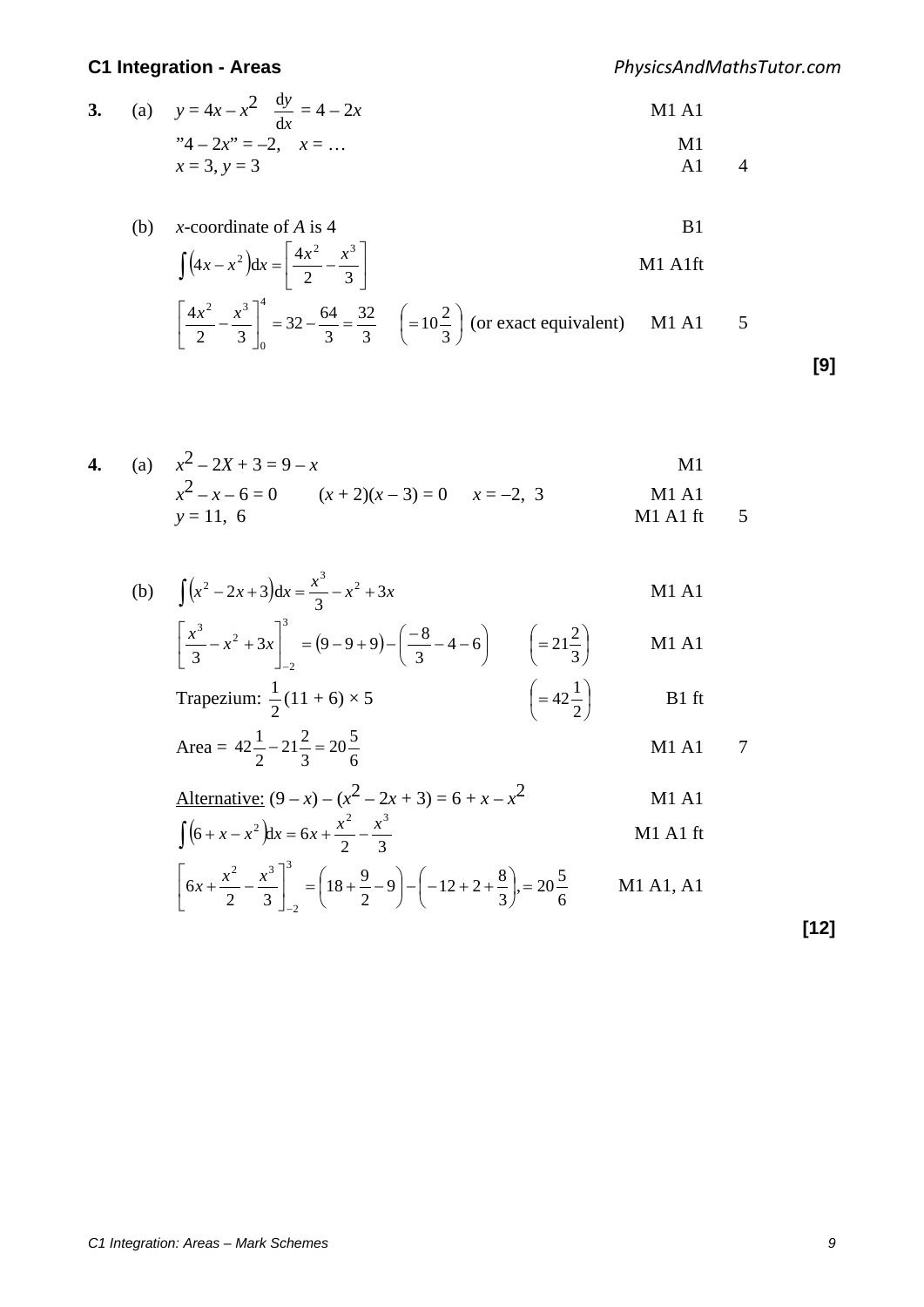*PhysicsAndMathsTutor.com*

- **5.** (a)  $A: y = 1$   $B: y = 4$  B1
	- (b)  $\frac{dy}{dx} = \frac{2x}{25}$  d d  $y$  2x *x*  $\frac{y}{2} = \frac{2x}{25}$  = 5  $\frac{2}{5}$  where *x* = 5 M1 A1

Tangent: 
$$
y-1 = \frac{2}{5}(x-5)
$$
 (5y = 2x - 5) M1 A1

(c) 
$$
x = 5y^{\frac{1}{2}}
$$
 B1B1

(d) Integrate: 
$$
\frac{5y^{\frac{3}{2}}}{\frac{3}{2}}\left(=\frac{10y^{\frac{3}{2}}}{3}\right)
$$
 M1 A1 ft

$$
\left[1^4 - 1\right]1 = \left(\frac{10 \times 4^{3/2}}{3}\right) - \left(\frac{10 \times 1^{3/2}}{3}\right), = \frac{70}{3} (23\frac{1}{3}, 23.3) \quad \text{M1 A1, A1}
$$

Alternative for (d): Integrate: 
$$
\frac{x^3}{75}
$$

\nArea =  $(10 \times 4) - (5 \times 1) - \left(\frac{1000}{75} - \frac{125}{75}\right), = \frac{70}{3} (23\frac{1}{3}, 23.3)$ 

\nM1 A1, A1

In both (d) schemes, final M is scored using candidate's "4" and "1".

**[12]**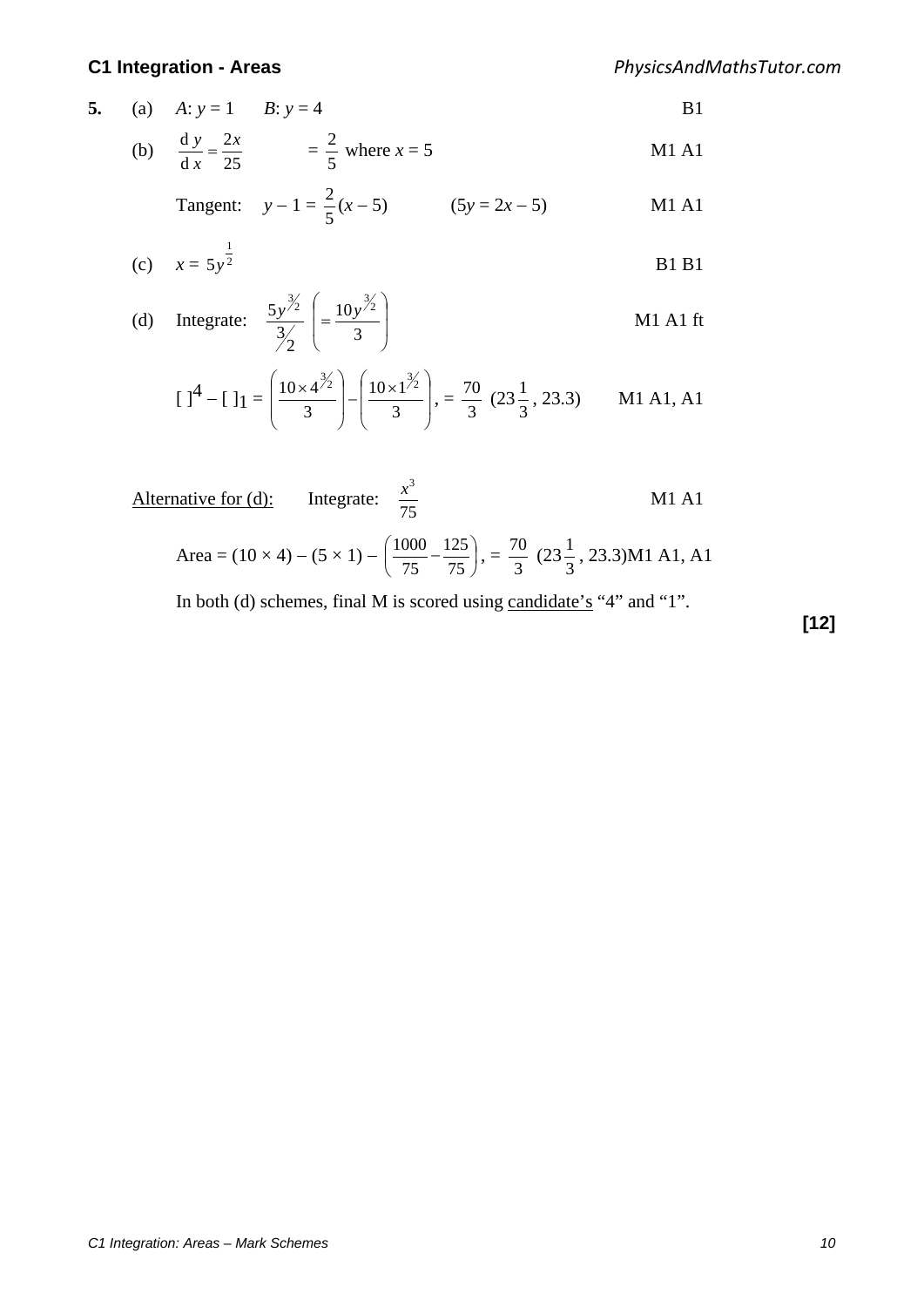**6.** (a)  $y = 3x - x^2$ *x y*  $\frac{dy}{dx} = 3 - 2x$  M1 At  $(1, 2) \frac{dy}{dx}$ *y*  $\frac{dy}{dx} = 1$  so gradient of normal = -1 A1 A1 ft Equation of normal  $y - 2 = -1(x - 1)$  M1 i.e.  $x + y - 3 = 0$  A1 ft 5

| (b) | From curve equation, B is $(3, 0)$                                         | B1 |  |
|-----|----------------------------------------------------------------------------|----|--|
|     | and normal $x + y - 3 = 0$ is satisfied by (3, 0) and : passes through BB1 |    |  |

(c) Area of  $R =$  Area under curve – Area of triangle M1 Area of triangle =  $\frac{1}{2} \times 2 \times 2 = 2 \text{ units}^2$  B1 Area under curve =  $\int (3x - x^2) dx = \frac{3x^2}{2} - \frac{x^3}{3}$  M1 A1

$$
\left[\frac{3x^2}{2} - \frac{x^3}{3}\right]_1^3 = 13\frac{1}{2} - 9 - \left(\frac{3}{2} - \frac{1}{3}\right) = \frac{10}{3}
$$
 M1 A1

Area of 
$$
R = \left(\frac{10}{3} - 2\right)
$$
 units<sup>2</sup> =  $\frac{4}{3}$  units<sup>2</sup> A1 7

**[14]**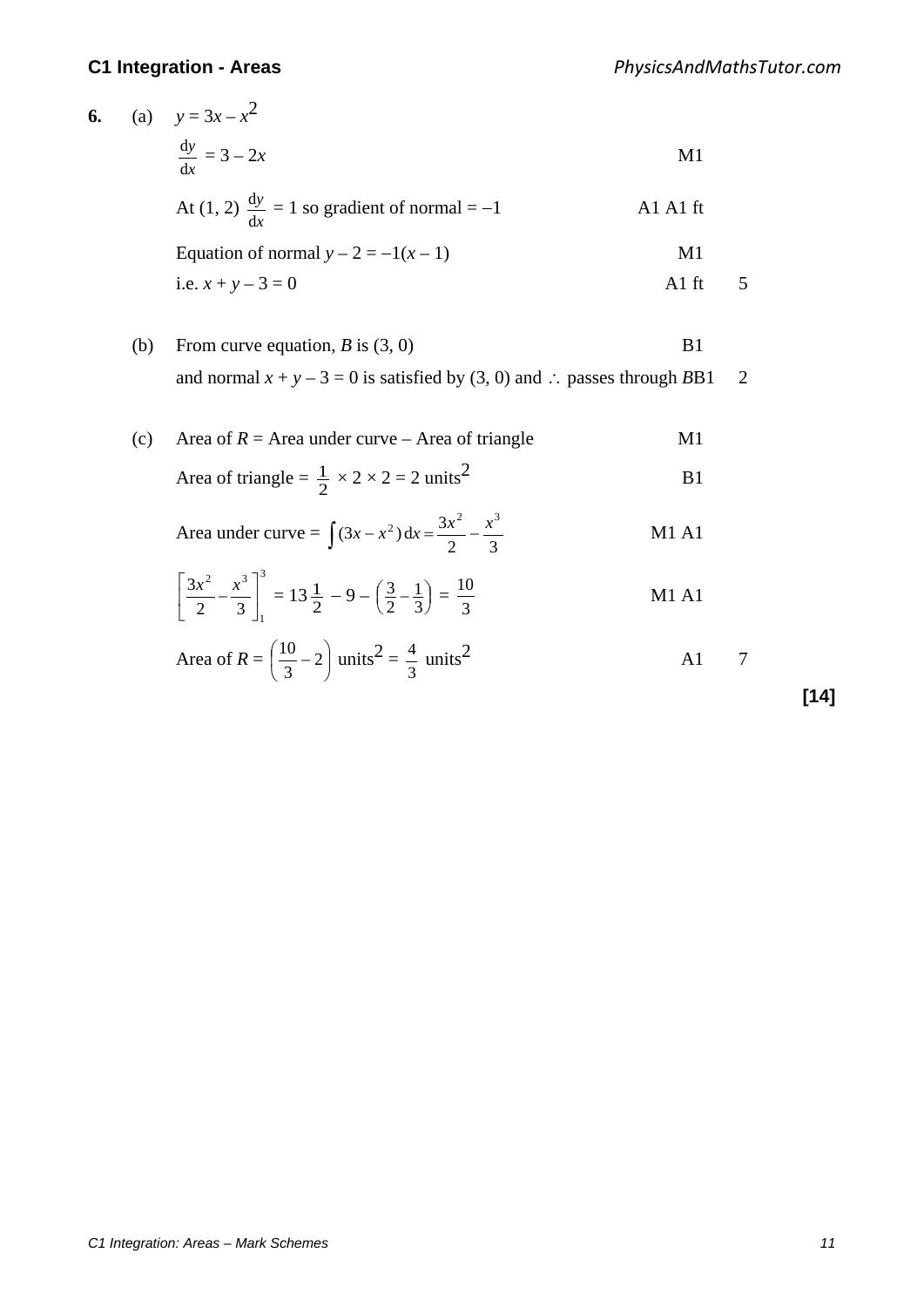- **1.** The first part of this question gave difficulty to many. There are a number of possible approaches but many just wrote down  $3x^{\frac{1}{2}} - x^{\frac{3}{2}} = 3\sqrt{3} - 3^{\frac{3}{2}} = 0$  and this was thought inadequate unless they could show that  $3^{\frac{3}{2}}$  or  $\sqrt{27}$  was  $3\sqrt{3} \cdot 3^{\frac{3}{2}} = 3 \times 3^{\frac{1}{2}}$  would have been sufficient demonstration of this. In part (b), not all could solve  $\frac{3}{2}x^{-\frac{1}{2}} - \frac{3}{2}x^{\frac{1}{2}} = 0$  $\frac{3}{2}x^{-\frac{1}{2}} - \frac{3}{2}x^{\frac{1}{2}} = 0$  and a few found the second derivative and equated that to zero. In part (c), most could gain the first four of the five marks available but cleaning up the final answer to the single surd,  $\frac{12}{5}$   $\sqrt{3}$  or its equivalent, proved difficult and many had recourse to their calculators, which did not fulfil the condition of the question that an exact answer is to be given.
- **2.** (a) This was generally answered very well. Many candidates scored full marks, with others gaining B1, M1, A0, for answers such as  $(x-3)^2$  – 9, or -27, or +27
	- (b) The majority of candidates did not use their (a) to get the answer in (b) but used differentiation. This meant that most candidates had this part correct, even if they had (a) incorrect or didn't attempt it.
	- (c) Again this part was well answered, especially by those who had done the differentiation in (b) as they went on to get the gradient of  $-6$ , and used (0, 18) to get the equation of the line. Unfortunately, some assumed the coordinates of *Q* at (3, 0), and found the gradient using the points *A* and *Q*, so didn't gain many marks at all in this part.
	- (d) Generally if candidates had answered part (c) correctly, they were able to do part (d) as well, although quite a few lost credibility because they stated that the gradient was 0. Many compared the *x* coordinates and deduced the line was parallel to the y axis and gained the credit.
	- (e) This was very well answered. Many candidates had full marks in this part even if they hadn't scored full marks earlier. A few candidates made the mistake of using the y value of 9 instead of the x value of 3 in the integral. Other errors included using a trapezium instead of a triangle, and some candidates made small slips such

as the 18 being copied down as an 8 or integrating the 6*x* to get  $6x/2$ , or  $6x^2$ . It is possible that these candidates were short of time.

**3.** In part (a) of this question, some candidates failed to appreciate the need to differentiate and therefore made little progress. Such candidates often tried, in various ways, to use an equation of a straight line with gradient –2, perhaps inappropriately passing through the point *A*. Those who did differentiate were often successful, although some ignored the –2 and equated their derivative to zero.

There were many completely correct solutions to part (b). Integration techniques were usually sound, but a few candidates had difficulty in finding the correct limits, especially where they looked for a link between parts (a) and (b).